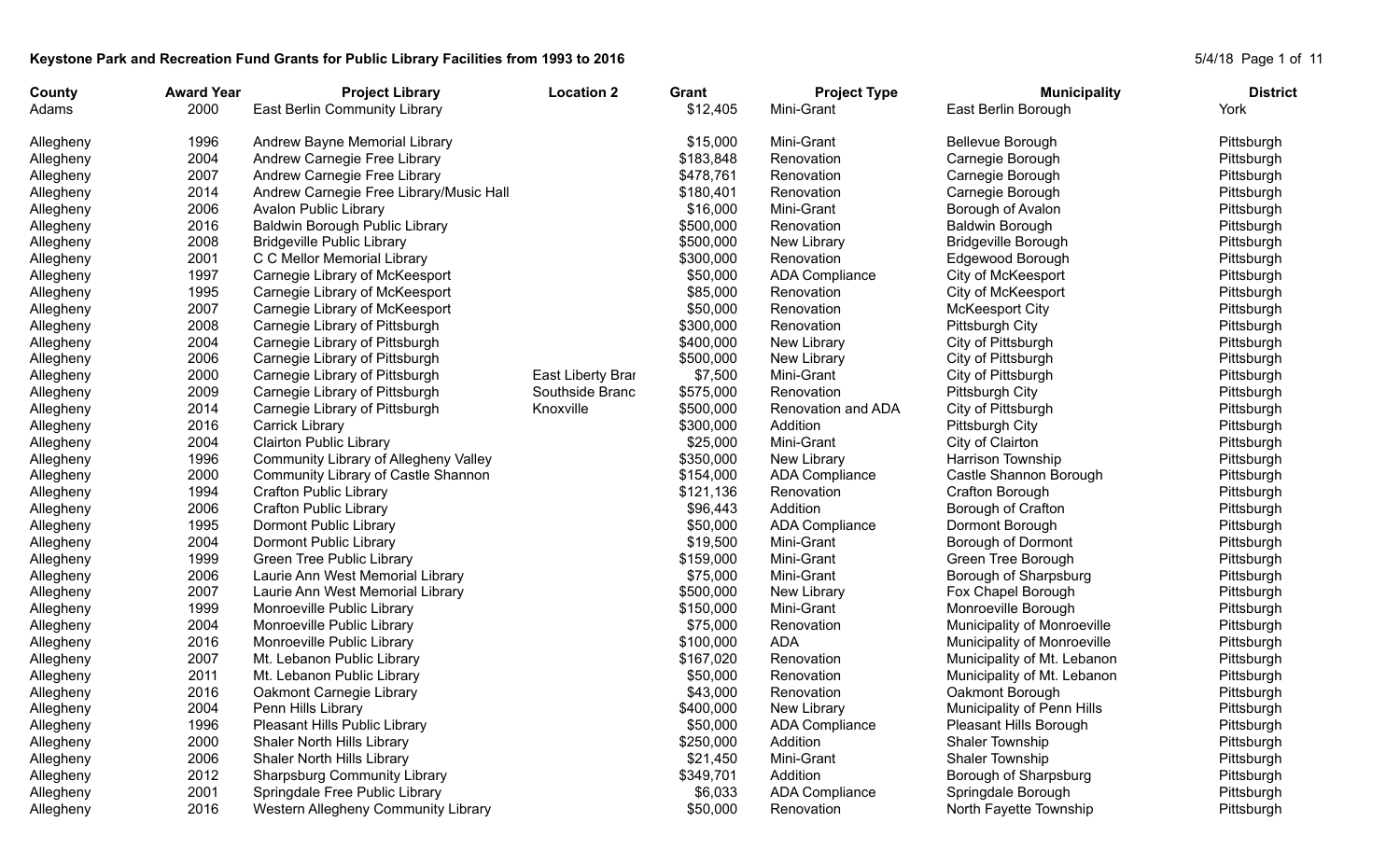## Keystone Park and Recreation Fund Grants for Public Library Facilities from 1993 to 2016<br>
S/4/18 Page 2 of 11

| County<br>Allegheny | <b>Award Year</b><br>1997 | <b>Project Library</b><br>Whitehall Area Public Library | <b>Location 2</b> | Grant<br>\$150,000 | <b>Project Type</b><br>Renovation and Addition | <b>Municipality</b><br>Whitehall Borough | <b>District</b><br>Pittsburgh |
|---------------------|---------------------------|---------------------------------------------------------|-------------------|--------------------|------------------------------------------------|------------------------------------------|-------------------------------|
| Allegheny           | 2000                      | Wilkinsburg Public Library                              |                   | \$25,000           | Mini-Grant                                     | Wilkinsburg Borough                      | Pittsburgh                    |
| Armstrong           | 2011                      | Ford City Public Library                                |                   | \$10,858           | Renovation                                     | Ford City Borough                        | New Castle                    |
| Beaver              | 2009                      | <b>Baden Memorial Library</b>                           |                   | \$43,125           | Renovation                                     | Baden Borough                            | Aliquippa                     |
| Beaver              | 2001                      | Beaver Area Memorial Library                            |                   | \$300,000          | <b>Renovation and Addition</b>                 | Beaver Borough                           | Aliquippa                     |
| Beaver              | 1996                      | <b>BF Jones Memorial Library</b>                        |                   | \$50,000           | Mini-Grant                                     | City of Aliquippa                        | Aliquippa                     |
| <b>Beaver</b>       | 2010                      | BF Jones Memorial Library                               |                   | \$12,500           | Renovation                                     | City of Aliquippa                        | Aliquippa                     |
| <b>Beaver</b>       | 2014                      | BF Jones Memorial Library                               |                   | \$100,000          | Renovation                                     | City of Aliquippa                        | Aliquippa                     |
| <b>Beaver</b>       | 2014                      | Monaca Public Library                                   |                   | \$150,000          | Renovation and ADA                             | Borough of Monaca                        | Aliquippa                     |
| <b>Beaver</b>       | 2014                      | New Brighton Public Library                             |                   | \$160,000          | Addition and ADA                               | Borough of New Brighton                  | Aliquippa                     |
| <b>Bedford</b>      | 1998                      | <b>Everett Free Library</b>                             |                   | \$126,000          | <b>Renovation and Addition</b>                 | <b>Bedford County</b>                    | Altoona                       |
| Bedford             | 2004                      | <b>Everett Free Library</b>                             |                   | \$16,800           | Mini-Grant                                     | <b>Bedford County</b>                    | Altoona                       |
| <b>Bedford</b>      | 2011                      | <b>Everett Free Library</b>                             |                   | \$15,258           | Renovation                                     | <b>Bedford County</b>                    | Altoona                       |
| <b>Berks</b>        | 2016                      | Bethel-Tulpehocken Public Library                       |                   | \$307,500          | Renovation                                     | <b>Bethel Township</b>                   | Reading                       |
| <b>Berks</b>        | 2004                      | Boone Area Library                                      |                   | \$26,395           | Mini-Grant                                     | Borough of Birdsboro                     | Reading                       |
| <b>Berks</b>        | 2002                      | <b>Exeter Community Library</b>                         |                   | \$400,000          | New Library                                    | <b>Exeter Township</b>                   | Reading                       |
| <b>Berks</b>        | 2016                      | Kutztown Community Library                              |                   | \$20,000           | Renovation                                     | Kutztown Borough                         | Reading                       |
| <b>Berks</b>        | 2006                      | Louisa Gonser Comm Lib                                  |                   | \$43,000           | Mini-Grant                                     | Borough of Kutztown                      | Reading                       |
| <b>Berks</b>        | 2006                      | Mifflin Community Library                               |                   | \$400,000          | Renovation and Addition                        | Township of Cumru                        | Reading                       |
| <b>Berks</b>        | 1999                      | Muhlenberg Community Library                            |                   | \$2,162            | Mini-Grant                                     | Muhlenberg Township                      | Reading                       |
| <b>Berks</b>        | 2016                      | Reading Public Library                                  |                   | \$75,000           | Renovation                                     | <b>Reading City</b>                      | Reading                       |
| <b>Berks</b>        | 2000                      | West Lawn-Wyomissing Hills Library                      |                   | \$200,000          | <b>ADA Compliance</b>                          | West Lawn Borough                        | Reading                       |
| <b>Berks</b>        | 2004                      | <b>Womelsdorf Community Library</b>                     |                   | \$255,500          | New Library                                    | Womelsdorf Borough                       | Reading                       |
| <b>Berks</b>        | 2009                      | <b>Womelsdorf Community Library</b>                     |                   | \$239,823          | Renovation                                     | Womelsdorf Borough                       | Reading                       |
| <b>Blair</b>        | 1995                      | Altoona Area Public Library                             |                   | \$20,000           | Mini-Grant                                     | <b>Blair County</b>                      | Altoona                       |
| <b>Blair</b>        | 2007                      | Claysburgh Area Public Library                          |                   | \$200,000          | <b>Renovation and Addition</b>                 | <b>Greenfield Township</b>               | Altoona                       |
| <b>Blair</b>        | 2009                      | Hollidaysburg Area Public Library                       |                   | \$575,000          | New Library                                    | Hollidaysburg Borough                    | Altoona                       |
| <b>Blair</b>        | 2000                      | Williamsburg Public Library                             |                   | \$125,000          | New Library                                    | Williamsburg Borough                     | Altoona                       |
| <b>Bradford</b>     | 2004                      | Sayre Public Library                                    |                   | \$10,490           | Mini-Grant                                     | Borough of Sayre                         | <b>North Central</b>          |
| <b>Bradford</b>     | 2009                      | Sayre Public Library                                    |                   | \$40,250           | Renovation                                     | Sayre Borough                            | <b>North Central</b>          |
| <b>Bradford</b>     | 1997                      | Spalding Memorial Library                               |                   | \$40,000           | Mini-Grant                                     | Athens Borough                           | <b>North Central</b>          |
| <b>Bradford</b>     | 1999                      | <b>Spalding Memorial Library</b>                        |                   | \$6,000            | <b>ADA Compliance</b>                          | Athens Borough                           | North Central                 |
| <b>Bradford</b>     | 2004                      | <b>Spalding Memorial Library</b>                        |                   | \$15,000           | Mini-Grant                                     | Athens Borough                           | North Central                 |
| <b>Bradford</b>     | 1998                      | Towanda Public Library                                  |                   | \$33,500           | Mini-Grant                                     | Towanda Borough                          | North Central                 |
| <b>Bucks</b>        | 2007                      | <b>Bucks County Free Library</b>                        | Bensalem Librar   | \$128,150          | Renovation                                     | <b>Bucks County</b>                      | <b>Bucks</b>                  |
| <b>Bucks</b>        | 2010                      | <b>Bucks County Free Library</b>                        |                   | \$12,500           | ADA                                            | <b>Bucks County</b>                      | <b>Bucks</b>                  |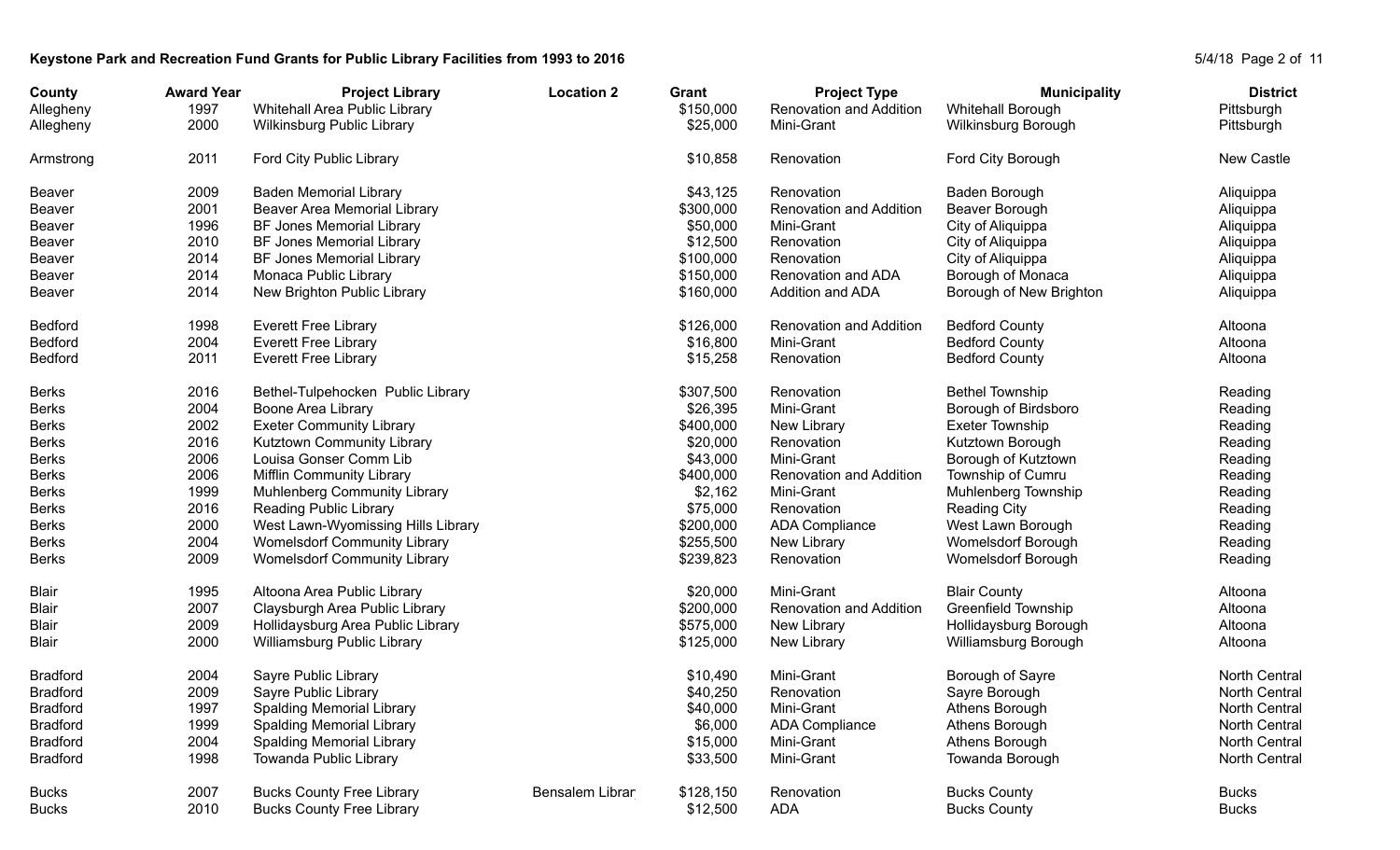## Keystone Park and Recreation Fund Grants for Public Library Facilities from 1993 to 2016<br>
S/4/18 Page 3 of 11

| County        | <b>Award Year</b> | <b>Project Library</b>                 | <b>Location 2</b> | Grant     | <b>Project Type</b>     | <b>Municipality</b>        | <b>District</b>   |
|---------------|-------------------|----------------------------------------|-------------------|-----------|-------------------------|----------------------------|-------------------|
| <b>Bucks</b>  | 2011              | <b>Bucks County Free Library</b>       |                   | \$32,500  | Renovation              | <b>Bucks County</b>        | <b>Bucks</b>      |
| <b>Bucks</b>  | 2014              | <b>Bucks County Free Library</b>       |                   | \$430,324 | Renovation and ADA      | County of Bucks            | <b>Bucks</b>      |
| <b>Bucks</b>  | 2014              | Free Library of New Hope and Solebury  |                   | \$72,185  | Renovation              | New Hope Borough           | <b>Bucks</b>      |
| <b>Bucks</b>  | 1997              | Morrisville Free Library Association   |                   | \$30,000  | <b>ADA Compliance</b>   | Morrisville Borough        | <b>Bucks</b>      |
| <b>Bucks</b>  | 1994              | Southampton Free Library               |                   | \$25,000  | Mini-Grant              | Upper Southampton Township | <b>Bucks</b>      |
| <b>Bucks</b>  | 1999              | Southampton Free Library               |                   | \$20,000  | Mini-Grant              | Upper Southampton Township | <b>Bucks</b>      |
| <b>Bucks</b>  | 2006              | Southampton Free Library               |                   | \$145,000 | <b>ADA Compliance</b>   | Upper Southampton Township | <b>Bucks</b>      |
| <b>Bucks</b>  | 2011              | Southampton Free Library               |                   | \$49,250  | Renovation              | Upper Southampton Township | <b>Bucks</b>      |
| <b>Bucks</b>  | 2016              | Southampton Free Library               |                   | \$199,940 | Renovation              | Upper Southampton Township | <b>Bucks</b>      |
| <b>Bucks</b>  | 2002              | Township Library of Lower Southampton  |                   | \$275,000 | New Library             | Lower Southampton Township | <b>Bucks</b>      |
| <b>Bucks</b>  | 1995              | Village Library of Wrightstown         |                   | \$2,815   | Mini-Grant              | Wrightstown Township       | <b>Bucks</b>      |
| <b>Bucks</b>  | 1999              | Village Library of Wrightstown         |                   | \$3,523   | Mini-Grant              | Wrightstown Township       | <b>Bucks</b>      |
| <b>Bucks</b>  | 2012              | Village Library of Wrightstown         |                   | \$6,000   | Renovation              | Wrightstown Township       | <b>Bucks</b>      |
| <b>Bucks</b>  | 1997              | Warminster Township Free Library       |                   | \$16,000  | <b>ADA Compliance</b>   | Warminster Township        | <b>Bucks</b>      |
| <b>Bucks</b>  | 1999              | Warminster Township Free Library       |                   | \$20,000  | Mini-Grant              | <b>Warminster Township</b> | <b>Bucks</b>      |
| <b>Bucks</b>  | 2006              | Warminster Township Free Library       |                   | \$18,250  | Mini-Grant              | <b>Warminster Township</b> | <b>Bucks</b>      |
| <b>Bucks</b>  | 2014              | Warminster Township Free Library       |                   | \$77,500  | Renovation              | Township of Warminster     | <b>Bucks</b>      |
| <b>Bucks</b>  | 2016              | Warminster Township Free Library       |                   | \$101,500 | Renovation              | <b>Warminster Township</b> | <b>Bucks</b>      |
| <b>Butler</b> | 1994              | <b>Butler Area Public Library</b>      |                   | \$3,695   | <b>ADA Compliance</b>   | City of Butler             | New Castle        |
| <b>Butler</b> | 2000              | Cranberry Township Public Library      |                   | \$250,000 | Renovation and Addition | <b>Cranberry Township</b>  | New Castle        |
| <b>Butler</b> | 2012              | Cranberry Township Public Library      |                   | \$230,183 | Renovation              | <b>Cranberry Township</b>  | New Castle        |
| <b>Butler</b> | 1996              | Mars Area Public Library               |                   | \$6,000   | <b>ADA Compliance</b>   | Mars Borough               | New Castle        |
| <b>Butler</b> | 2014              | Mars Area Public Library               |                   | \$9,100   | Planning                | Adams Township             | New Castle        |
| <b>Butler</b> | 1998              | <b>Prospect Community Library</b>      |                   | \$1,680   | <b>ADA Compliance</b>   | Prospect Borough           | New Castle        |
| <b>Butler</b> | 1995              | Saxonburg Area Library                 |                   | \$18,900  | Mini-Grant              | Clinton Township           | New Castle        |
| <b>Butler</b> | 2014              | South Butler Community Library         |                   | \$35,643  | Renovation              | Winfield Township          | New Castle        |
| <b>Butler</b> | 2006              | Zelienople Area Public Library         |                   | \$15,180  | Mini-Grant              | Borough of Zelienople      | New Castle        |
| <b>Butler</b> | 2014              | Zelienople Area Public Library         |                   | \$18,430  | Renovation              | Borough of Zelienople      | New Castle        |
| Cambria       | 2004              | Cambria County Library                 |                   | \$50,000  | Mini-Grant              | <b>Cambria County</b>      | Johnstown         |
| Cambria       | 1997              | <b>Highland Community Library</b>      |                   | \$1,475   | <b>ADA Compliance</b>   | <b>Richland Township</b>   | Johnstown         |
| Cambria       | 2009              | <b>Highland Community Library</b>      |                   | \$23,000  | Renovation              | Richland Township f        | Johnstown         |
| Cambria       | 2008              | Patton Public Library                  |                   | \$400,000 | New Library             | Patton Borough             | Johnstown         |
| Cameron       | 2012              | Barbara Moscato Brown Memorial Library |                   | \$28,000  | Renovation and ADA      | <b>Cameron County</b>      | Seneca            |
| Cameron       | 2000              | <b>Cameron County Library</b>          |                   | \$250,000 | New Library             | <b>Cameron County</b>      | Seneca            |
| Cameron       | 1994              | <b>Cameron County Public Library</b>   |                   | \$21,677  | Mini-Grant              | <b>Cameron County</b>      | Seneca            |
| Carbon        | 1997              | Palmerton Library                      |                   | \$24,500  | Mini-Grant              | Palmerton Borough          | Allentown         |
| Centre        | 2000              | <b>Centre County Library</b>           |                   | \$28,750  | Mini-Grant              | <b>Centre County</b>       | <b>Central PA</b> |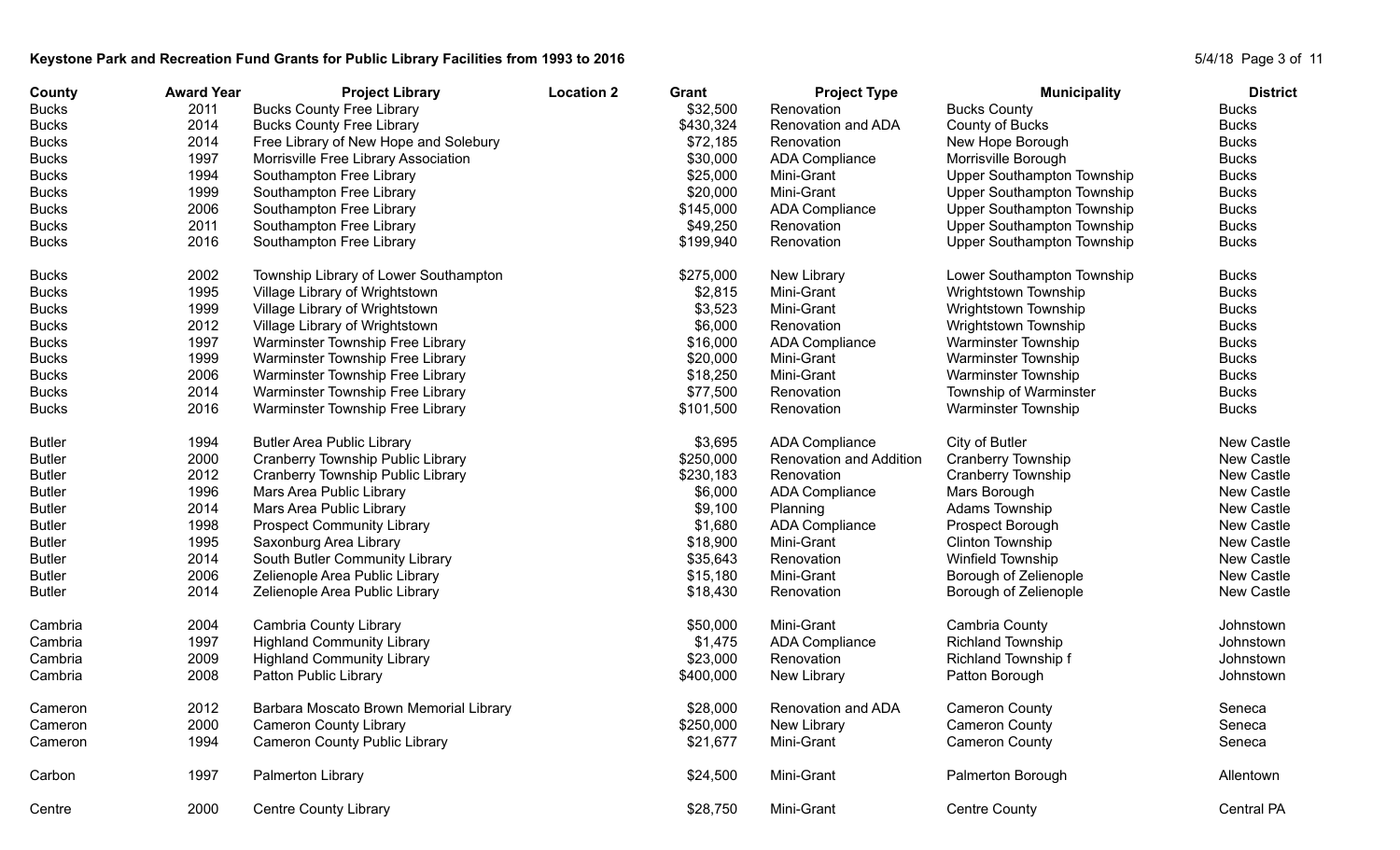## Keystone Park and Recreation Fund Grants for Public Library Facilities from 1993 to 2016<br>
S/4/18 Page 4 of 11

| County     | <b>Award Year</b> | <b>Project Library</b>                         | <b>Location 2</b> | Grant     | <b>Project Type</b>            | <b>Municipality</b>                    | <b>District</b>   |
|------------|-------------------|------------------------------------------------|-------------------|-----------|--------------------------------|----------------------------------------|-------------------|
| Centre     | 2016              | Schlow Centre Regional Library                 |                   | \$25,000  | Planning                       | Centre Region Council of Governments   | Central PA        |
| Chester    | 2000              | Avon Grove Free Library                        |                   | \$325,850 | New Library                    | West Grove Borough                     | Chester           |
| Chester    | 1998              | Coatesville Area Public Library                |                   | \$20,000  | Mini-Grant                     | City of Coatesville                    | Chester           |
| Chester    | 1999              | Easttown Township Library                      |                   | \$150,000 | New Library                    | Easttown Township                      | Chester           |
| Chester    | 1998              | Oxford Public Library                          |                   | \$50,000  | <b>ADA Compliance</b>          | Oxford Borough                         | Chester           |
| Chester    | 1996              | Parkesburg Free Library                        |                   | \$18,000  | Mini-Grant                     | Parkesburg Borough                     | Chester           |
| Chester    | 1999              | Phoenixville Public Library                    |                   | \$90,000  | Mini-Grant                     | Phoenixville Borough                   | Chester           |
| Chester    | 2006              | <b>Tredyffrin Public Library</b>               |                   | \$500,000 | Renovation and Addition        | Tredyffrin Township                    | Chester           |
| Chester    | 1995              | West Chester Public Library                    |                   | \$15,058  | Mini-Grant                     | West Chester Borough                   | Chester           |
| Chester    | 2014              | West Chester Public Library                    |                   | \$8,000   | ADA                            | West Chester Borough                   | Chester           |
| Clarion    | 1994              | <b>Clarion Free Library</b>                    |                   | \$25,000  | Mini-Grant                     | <b>Clarion Borough</b>                 | Oil Creek         |
| Clarion    | 2007              | <b>Clarion Free Library</b>                    |                   | \$27,717  | Renovation                     | <b>Clarion Borough</b>                 | Oil Creek         |
| Clarion    | 1997              | <b>Eccles Lesher Memorial Library</b>          |                   | \$1,500   | <b>ADA Compliance</b>          | Rimersburg Borough                     | Oil Creek         |
| Clarion    | 2001              | <b>Eccles Lesher Memorial Library</b>          |                   | \$274,277 | Renovation and Addition        | Rimersburg Borough                     | Oil Creek         |
| Clearfield | 2014              | <b>DuBois Public Library</b>                   |                   | \$125,000 | <b>ADA</b>                     | City of DuBois                         | <b>Central PA</b> |
| Clearfield | 2016              | Shaw Public Library                            |                   | \$32,000  | Renovation                     | Clearfield Borough                     | Central PA        |
| Clinton    | 1998              | Annie Halenbake Ross Library                   |                   | \$15,000  | Mini-Grant                     | Lock Haven, City of                    | North Central     |
| Clinton    | 1999              | Annie Halenbake Ross Library                   |                   | \$9,000   | Mini-Grant                     | Lock Haven, City of                    | North Central     |
| Clinton    | 2004              | Annie Halenbake Ross Library                   |                   | \$3,500   | Mini-Grant                     | Lock Haven, City of                    | North Central     |
| Clinton    | 2007              | Annie Halenbake Ross Library                   |                   | \$13,000  | Renovation                     | Lock Haven, City of                    | North Central     |
| Clinton    | 2011              | Annie Halenbake Ross Library                   |                   | \$26,680  | Renovation                     | Lock Haven, City of                    | North Central     |
| Clinton    | 2016              | Annie Halenbake Ross Library                   |                   | \$44,445  | Renovation                     | Lock Haven, City of                    | North Central     |
| Clinton    | 1995              | Annie Halenbake Ross Library                   | Renovo Branch     | \$11,500  | Mini-Grant                     | Renovo Borough                         | North Central     |
| Clinton    | 1997              | Annie Halenbake Ross Library                   | Renovo Branch     | \$2,250   | <b>ADA Compliance</b>          | Renovo Borough                         | North Central     |
| Clinton    | 2001              | Annie Halenbake Ross Library                   | Renovo Branch     | \$2,500   | Mini-Grant                     | Renovo Borough                         | North Central     |
| Clinton    | 2006              | Annie Halenbake Ross Library                   | Renovo Branch     | \$12,400  | Mini-Grant                     | Renovo Borough                         | North Central     |
| Columbia   | 2010              | <b>Columbia County Traveling Library</b>       |                   | \$6,000   | Renovation                     | <b>Columbia County Authority</b>       | North Central     |
| Crawford   | 2002              | James A. Stone Memorial Library                |                   | \$50,001  | <b>Renovation and Addition</b> | Conneautville Borough                  | Erie              |
| Crawford   | 2000              | Meadville Library Art & Historical Association |                   | \$50,000  | Mini-Grant                     | Meadville City                         | Erie              |
| Crawford   | 2004              | Meadville Public Library                       |                   | \$12,650  | Mini-Grant                     | City of Meadville                      | Erie              |
| Crawford   | 1996              | Springboro Public Library                      |                   | \$15,000  | Mini-Grant                     | Springboro Borough                     | Erie              |
| Cumberland | 2011              | <b>Bosler Memorial Library</b>                 |                   | \$36,500  | Renovation                     | <b>Cumberland County</b>               | Capital Area      |
| Cumberland | 1995              | Joseph T. Simpson Public Library               |                   | \$400,000 | New Library                    | <b>Cumberland County</b>               | Capital Area      |
| Cumberland | 1994              | New Cumberland Public Library                  |                   | \$16,897  | Mini-Grant                     | New Cumberland                         | Capital Area      |
| Cumberland | 2000              | New Cumberland Public Library                  |                   | \$355,000 | Addition                       | New Cumberland Borough                 | Capital Area      |
| Cumberland | 2012              | Shippensburg Public Library                    |                   | \$500,000 | Renovation and ADA             | <b>Cumberland County Commissioners</b> | Capital Area      |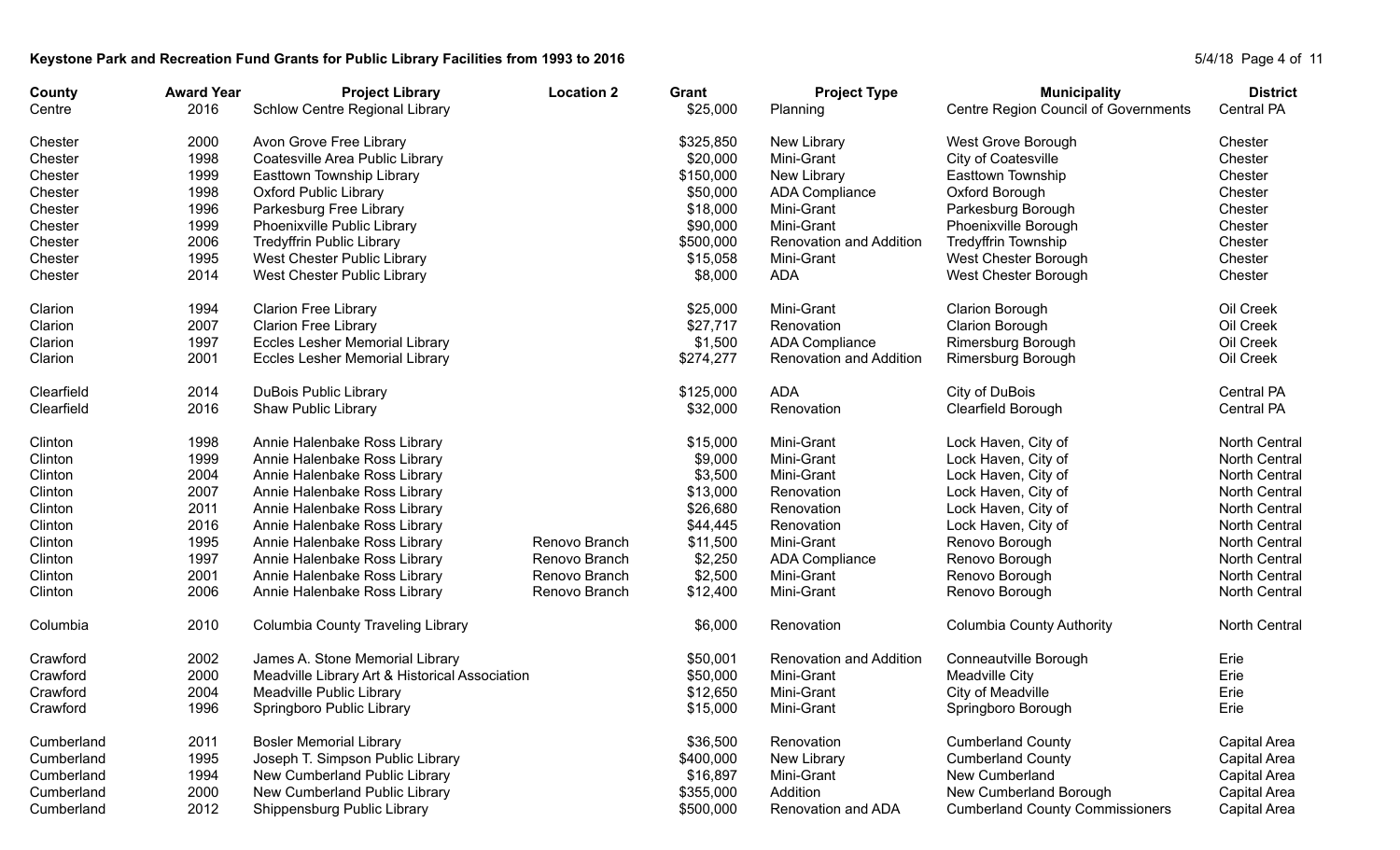## Keystone Park and Recreation Fund Grants for Public Library Facilities from 1993 to 2016<br>
S/4/18 Page 5 of 11

| County   | <b>Award Year</b> | <b>Project Library</b>                              | <b>Location 2</b> | Grant     | <b>Project Type</b>            | <b>Municipality</b>         | <b>District</b> |
|----------|-------------------|-----------------------------------------------------|-------------------|-----------|--------------------------------|-----------------------------|-----------------|
| Dauphin  | 1998              | Dauphin County Library System                       | East Shore Area   | \$16,720  | <b>ADA Compliance</b>          | Dauphin County              | Capital Area    |
| Dauphin  | 2001              | Dauphin County Library System                       | Northern Dauphi   | \$300,000 | New Library                    | Lykens Borough              | Capital Area    |
| Dauphin  | 2004              | Dauphin County Library System                       |                   | \$240,715 | Renovation                     | Dauphin County              | Capital Area    |
| Dauphin  | 2007              | Dauphin County Library System                       | Hummelstown bi    | \$500,000 | New Library                    | Hummelstown Borough         | Capital Area    |
| Dauphin  | 1995              | Middletown Public Library                           |                   | \$22,500  | <b>ADA Compliance</b>          | Middletown Borough          | Capital Area    |
| Delaware | 2000              | Collingdale Public Library                          |                   | \$12,400  | <b>ADA Compliance</b>          | Collingdale Borough         | Delaware        |
| Delaware | 2016              | Crozer Library                                      |                   | \$50,000  | Renovation                     | <b>Chester City</b>         | Delaware        |
| Delaware | 2004              | Darby Free Library                                  |                   | \$32,982  | <b>ADA Compliance</b>          | Darby Borough               | Delaware        |
| Delaware | 2014              | <b>Folcroft Public Library</b>                      |                   | \$25,000  | Renovation                     | Borough of Folcroft         | Delaware        |
| Delaware | 2004              | Haverford Township Free Library                     |                   | \$80,000  | Renovation                     | <b>Haverford Township</b>   | Delaware        |
| Delaware | 2016              | Haverford Township Free Library                     |                   | \$500,000 | Renovation and ADA             | <b>Haverford Township</b>   | Delaware        |
| Delaware | 1997              | <b>HK Furness Library</b>                           |                   | \$3,000   | Mini-Grant                     | Nether Providence Township  | Delaware        |
| Delaware | 2004              | <b>HK Furness Library</b>                           |                   | \$400,000 | New Library                    | Nether Providence Township  | Delaware        |
| Delaware | 2016              | <b>HK Furness Library</b>                           |                   | \$51,500  | Renovation and ADA             | Nether Providence Township  | Delaware        |
| Delaware | 2000              | Lansdowne Public Library                            |                   | \$150,000 | Renovation                     | Lansdowne Borough           | Delaware        |
| Delaware | 2008              | Lansdowne Public Library                            |                   | \$24,300  | Renovation                     | Lansdowne Borough           | Delaware        |
| Delaware | 1997              | Marple Public Library                               |                   | \$75,000  | Renovation                     | Marple Township             | Delaware        |
| Delaware | 2007              | Marple Public Library                               |                   | \$75,000  | Renovation                     | Marple Township             | Delaware        |
| Delaware | 1998              | Mary M. Campbell Marcus Hook Public Library         |                   | \$9,425   | Mini-Grant                     | Marcus Hook Township        | Delaware        |
| Delaware | 2012              | Media-Upper Providence Free Library                 |                   | \$500,000 | Renovation and ADA             | Borough of Media            | Delaware        |
| Delaware | 2014              | Memorial Library of Radnor Township                 |                   | \$500,000 | Renovation and ADA             | Radnor Township             | Delaware        |
| Delaware | 2000              | Newtown Public Library                              |                   | \$400,000 | New Library                    | Newtown Township            | Delaware        |
| Delaware | 2011              | Norwood Public Library                              |                   | \$9,200   | ADA                            | Borough of Norwood          | Delaware        |
| Delaware | 2014              | Norwood Public Library                              |                   | \$26,100  | Renovation                     | Borough of Norwood          | Delaware        |
| Delaware | 1995              | Prospect Park Free Library                          |                   | \$7,500   | <b>ADA Compliance</b>          | Prospect Park Borough       | Delaware        |
| Delaware | 2010              | Radnor Memorial Library                             |                   | \$12,500  | ADA                            | Radnor Township             | Delaware        |
| Delaware | 1998              | <b>Ridley Park Public Library</b>                   |                   | \$16,885  | Mini-Grant                     | <b>Ridley Park Borough</b>  | Delaware        |
| Delaware | 2014              | Ridley Township Public Library                      |                   | \$500,000 | New library                    | <b>Ridley Township</b>      | Delaware        |
| Delaware | 2011              | Springfield Township Library                        |                   | \$37,500  | Renovation                     | Springfield Township        | Delaware        |
| Delaware | 1995              | Swarthmore Public Library                           |                   | \$200,000 | <b>Renovation and Addition</b> | Swarthmore Borough          | Delaware        |
| Delaware | 1997              | Tinicum Memorial Public Library                     |                   | \$50,000  | Mini-Grant                     | Tinicum Township            | Delaware        |
| Delaware | 1999              | Upper Darby Township and Sellers Memorial Libraries |                   | \$27,500  | Mini-Grant                     | <b>Upper Darby Township</b> | Delaware        |
| Elk      | 2012              | Ridgway Free Public Library                         |                   | \$26,847  | Renovation                     | Ridgway Township            | Seneca          |
| Erie     | 1999              | Albion Area Public Library                          |                   | \$5,300   | Mini-Grant                     | Borough of Albion           | Erie            |
| Erie     | 2016              | <b>Blasco Memorial Library</b>                      |                   | \$100,000 | Renovation                     | <b>Erie County</b>          | Erie            |
| Erie     | 1994              | Erie County Library System                          |                   | \$195,000 | Renovation and Addition        | <b>Erie County</b>          | Erie            |
| Erie     | 2008              | <b>McCord Memorial Library</b>                      |                   | \$73,454  | Renovation                     | North East Borough          | Erie            |
| Erie     | 1999              | Rice Avenue Community Public Library                |                   | \$200,000 | New Library                    | Girard Borough              | Erie            |
| Erie     | 1998              | Union City Public Library                           |                   | \$200,000 | New Library                    | Union City                  | Erie            |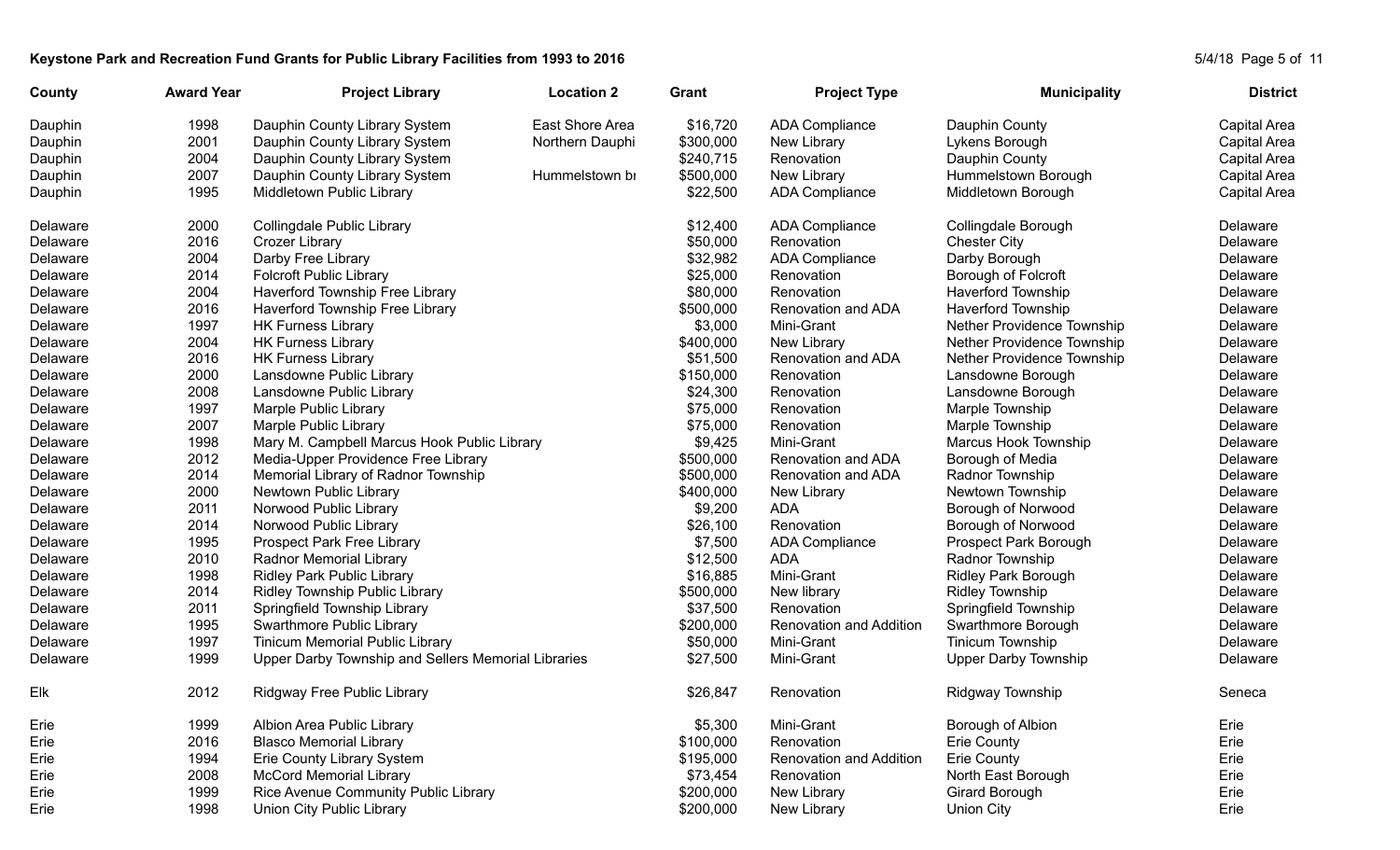# Keystone Park and Recreation Fund Grants for Public Library Facilities from 1993 to 2016<br>
S/4/18 Page 6 of 11

| County     | <b>Award Year</b> | <b>Project Library</b>                 | <b>Location 2</b> | Grant     | <b>Project Type</b>                             | <b>Municipality</b>       | <b>District</b> |
|------------|-------------------|----------------------------------------|-------------------|-----------|-------------------------------------------------|---------------------------|-----------------|
| Fayette    | 2012              | Carnegie Free Library of Connellsville |                   | \$150,000 | Renovation                                      | <b>Connellsville City</b> | Washington      |
| Forest     |                   |                                        |                   |           |                                                 |                           |                 |
| Franklin   | 2016              | Coyle Free Library                     |                   | \$306,900 | Renovation                                      | Franklin County           | Chambersburg    |
| Fulton     | 2007              | <b>Fulton County Library</b>           |                   | \$500,000 | Renovation                                      | <b>Fulton County</b>      | Chambersburg    |
| Greene     |                   |                                        |                   |           |                                                 |                           |                 |
| Huntingdon | 2010              | Huntingdon County Library              |                   | \$3,512   | Renovation                                      | <b>Huntingdon County</b>  | Altoona         |
| Indiana    | 1996              | Indiana Free Library                   |                   | \$5,435   | Mini-Grant                                      | Indiana Borough           | Johnstown       |
| Indiana    | 2016              | Indiana Free Library                   |                   | \$500,000 | Renovation and ADA                              | Indiana Borough           | Johnstown       |
| Jefferson  | 1996              | Mengle Memorial Library                |                   | \$44,000  | <b>ADA Compliance</b>                           | <b>Brockway Borough</b>   | Oil Creek       |
| Jefferson  | 2002              | <b>Mengle Memorial Library</b>         |                   | \$21,500  | Mini-Grant                                      | <b>Brockway Borough</b>   | Oil Creek       |
| Jefferson  | 2009              | <b>Mengle Memorial Library</b>         |                   | \$358,019 | Renovation and ADA                              | Brockway Borough          | Oil Creek       |
| Jefferson  | 2012              | Punxsutawney Memorial Library          |                   | \$60,000  | Renovation and ADA                              | Punxsutawney Borough      | Oil Creek       |
| Jefferson  | 1995              | Summerville Public Library             |                   | \$6,158   | Mini-Grant                                      | Summerville Borough       | Oil Creek       |
| Juniata    | 2007              | Juniata County Library                 |                   | \$27,041  | Renovation                                      | Juniata County            | Central PA      |
| Lackawanna | 1996              | <b>Abington Community Library</b>      | Lackawanna Cor    | \$3,692   | <b>ADA Compliance</b>                           | Lackawanna County         | Northeast       |
| Lackawanna | 2006              | <b>Abington Community Library</b>      | Lackawanna Cor    | \$136,689 | Renovation                                      | Lackawanna County         | Northeast       |
| Lackawanna | 1997              | Lackawanna County Library System       |                   | \$25,000  | Mini-Grant                                      | Lackawanna County         | Northeast       |
| Lackawanna | 2001              | Lackawanna County Library System       |                   | \$300,000 | New Library                                     | Lackawanna County         | Northeast       |
| Lackawanna | 2014              | Lackawanna County Library System       |                   | \$95,935  | Renovation                                      | Lackawanna County         | Northeast       |
| Lackawanna | 2012              | <b>Scranton Public Library</b>         |                   | \$500,000 | Renovation                                      | <b>Scranton City</b>      | Northeast       |
| Lackawanna | 2010              | Lackawanna County Library System       |                   | \$12,500  | Renovation                                      | Lackawanna County         | Northeast       |
| Lancaster  | 2011              | Ephrata Public Library                 |                   | \$50,000  | Renovation                                      | Borough of Ephrata        | Lancaster       |
| Lancaster  | 2016              | Ephrata Public Library                 |                   | \$80,213  | Renovation                                      | Borough of Ephrata        | Lancaster       |
| Lancaster  | 2006              | Lancaster Public Library               |                   | \$500,000 | <b>Renovation and Addition</b>                  | City of Lancaster         | Lancaster       |
| Lancaster  | 2010              | Lancaster Public Library               | Lancaster Count   | \$12,475  | <b>ADA</b>                                      | City of Lancaster         | Lancaster       |
| Lancaster  | 2011              | Lancaster Public Library               |                   | \$50,000  | Renovation                                      | City of Lancaster         | Lancaster       |
| Lancaster  | 1998              | Lititz Public Library                  |                   | \$175,000 | New Library                                     | <b>Warwick Township</b>   | Lancaster       |
| Lancaster  | 2006              | Manheim Community Library              |                   | \$75,000  | <b>ADA Compliance</b>                           | Borough of Manheim        | Lancaster       |
| Lancaster  | 2007              | Manheim Township Public Library        |                   | \$500,000 | New Library                                     | Manheim Township          | Lancaster       |
| Lancaster  | 2008              | <b>Moores Memorial Library</b>         |                   | \$500,000 | Renovate bldg. to new librar Christiana Borough |                           | Lancaster       |
| Lancaster  | 1997              | Mount Joy Library                      |                   | \$175,000 | New Library                                     | Mount Joy Borough         | Lancaster       |
| Lancaster  | 1999              | Quarryville Library                    |                   | \$325,000 | New Library                                     | Lancaster County          | Lancaster       |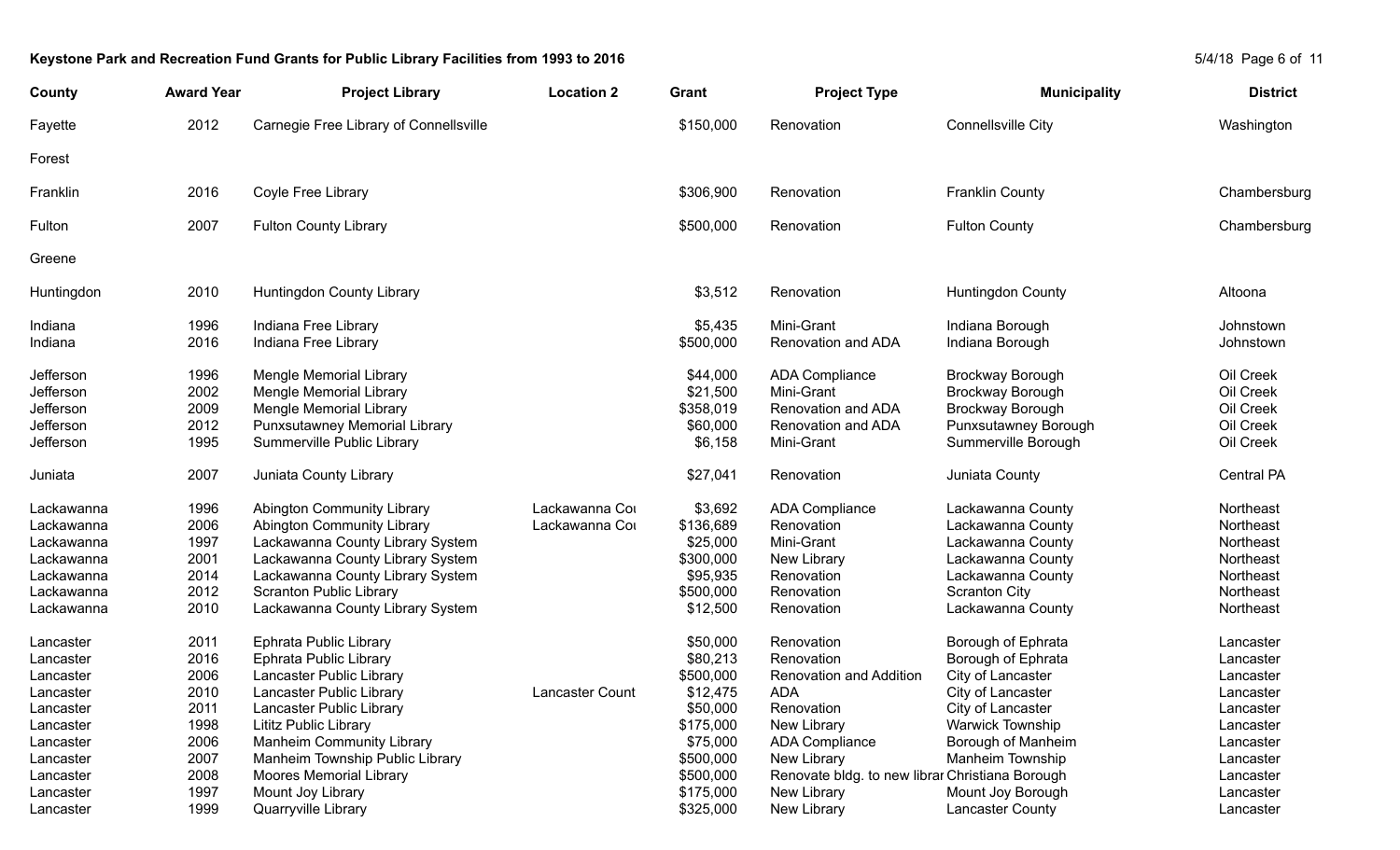## Keystone Park and Recreation Fund Grants for Public Library Facilities from 1993 to 2016<br>
S/4/18 Page 7 of 11

| County<br>Lancaster | <b>Award Year</b><br>2007 | <b>Project Library</b><br>Quarryville Library Center | <b>Location 2</b>      | Grant<br>\$15,000 | <b>Project Type</b><br><b>ADA Compliance</b> | <b>Municipality</b><br>East Drumore Township | <b>District</b><br>Lancaster |
|---------------------|---------------------------|------------------------------------------------------|------------------------|-------------------|----------------------------------------------|----------------------------------------------|------------------------------|
| Lawrence            | 1996                      | Ellwood City Area Public Library                     |                        | \$7,500           | Mini-Grant                                   | <b>Ellwood City Borough</b>                  | New Castle                   |
| Lebanon             | 2006                      | Lebanon Community Library                            |                        | \$26,000          | Mini-Grant                                   | City of Lebanon                              | Lebanon                      |
| Lebanon             | 2014                      | Lebanon Community Library                            |                        | \$49,300          | Renovation                                   | City of Lebanon                              | Lebanon                      |
| Lebanon             | 2010                      | <b>Myerstown Community Library</b>                   |                        | \$12,500          | Renovation                                   | Myerstown Borough                            | Lebanon                      |
| Lebanon             | 2011                      | Myerstown Community Library                          |                        | \$15,817          | Renovation                                   | Myerstown Borough                            | Lebanon                      |
| Lehigh              | 1995                      | Allentown Public Library                             |                        | \$95,000          | Renovation                                   | City of Allentown                            | Allentown                    |
| Lehigh              | 2000                      | Allentown Public Library                             |                        | \$75,000          | Mini-Grant                                   | City of Allentown                            | Allentown                    |
| Lehigh              | 2006                      | Allentown Public Library                             |                        | \$145,381         | Renovation                                   | City of Allentown                            | Allentown                    |
| Lehigh              | 2016                      | Allentown Public Library                             |                        | \$500,000         | Renovation                                   | City of Allentown                            | Allentown                    |
| Lehigh              | 2016                      | <b>Emmaus Public Library</b>                         |                        | \$500,000         | Addition and ADA                             | Emmaus Borough                               | Allentown                    |
| Lehigh              | 2016                      | Lower Macungie Library                               |                        | \$500,000         | Renovation, Addition, ADA                    | Lower Macungie Township                      | Allentown                    |
| Luzerne             | 1996                      | <b>Back Mountain Memorial Library</b>                |                        | \$200,000         | <b>Renovation and Addition</b>               | Luzerne County                               | <b>Wilkes-Barre</b>          |
| Luzerne             | 1997                      | Hazelton Area Public Library                         | <b>Freeland Branch</b> | \$75,000          | <b>ADA Compliance</b>                        | <b>Freeland Borough</b>                      | <b>Wilkes-Barre</b>          |
| Luzerne             | 1995                      | <b>Hoyt Library</b>                                  |                        | \$25,000          | <b>ADA Compliance</b>                        | Kingston Borough                             | <b>Wilkes-Barre</b>          |
| Luzerne             | 2002                      | Hoyt Library                                         |                        | \$49,000          | Mini-Grant                                   | Municipality of Kingston                     | Wilkes-Barre                 |
| Luzerne             | 1995                      | Marian Sutherland Kirby Library                      |                        | \$121,000         | Renovation                                   | Luzerne County                               | Wilkes-Barre                 |
| Luzerne             | 2006                      | <b>Osterhout Free Library</b>                        |                        | \$500,000         | Renovation                                   | Luzerne County                               | Wilkes-Barre                 |
| Luzerne             | 2011                      | <b>Osterhout Free Library</b>                        |                        | \$49,506          | Renovation                                   | Luzerne County                               | Wilkes-Barre                 |
| Luzerne             | 2014                      | <b>Osterhout Free Library</b>                        |                        | \$104,240         | Renovation                                   | City of Wilkes-Barre                         | Wilkes-Barre                 |
| Luzerne             | 1999                      | <b>Pittston Memorial Library</b>                     |                        | \$225,000         | New Library                                  | City of Pittston                             | Wilkes-Barre                 |
| Luzerne             | 2011                      | <b>Pittston Memorial Library</b>                     |                        | \$30,000          | Renovation                                   | City of Pittston                             | Wilkes-Barre                 |
| Luzerne             | 1994                      | <b>Plymouth Public Library</b>                       |                        | \$13,550          | Mini-Grant                                   | Plymouth Borough                             | Wilkes-Barre                 |
| Lycoming            | 2002                      | Dr. W. B. Konkle Memorial Library                    |                        | \$50,000          | <b>Renovation and Addition</b>               | Montoursville Borough                        | <b>North Central</b>         |
| Lycoming            | 2004                      | Hughesville Area Public Library                      |                        | \$400,000         | New Library                                  | Hughesville Borough                          | <b>North Central</b>         |
| Lycoming            | 1994                      | James V. Brown Library                               |                        | \$275,000         | Renovation                                   | <b>Lycoming County</b>                       | North Central                |
| Lycoming            | 2006                      | James V. Brown Library                               |                        | \$500,000         | Addition                                     | <b>Lycoming County</b>                       | <b>North Central</b>         |
| Lycoming            | 2011                      | James V. Brown Library                               |                        | \$3,000           | Renovation                                   | <b>Lycoming County</b>                       | <b>North Central</b>         |
| Lycoming            | 2016                      | James V. Brown Library                               |                        | \$40,000          | Renovation and ADA                           | <b>Lycoming County</b>                       | North Central                |
| Lycoming            | 2000                      | Jersey Shore Public Library                          |                        | \$110,475         | Renovation                                   | Jersey Shore Borough                         | North Central                |
| McKean              | 1994                      | <b>Friends Memorial Library</b>                      |                        | \$2,175           | Mini-Grant                                   | Kane Borough                                 | Seneca                       |
| McKean              | 2006                      | Hamlin Memorial Library                              |                        | \$299,633         | Addition                                     | Borough of Smethport                         | Seneca                       |
| McKean              | 1994                      | Mount Jewett Memorial Library                        |                        | \$1,480           | Mini-Grant                                   | Mount Jewett Borough                         | Seneca                       |
| McKean              | 1998                      | Mount Jewett Memorial Library                        |                        | \$3,600           | Mini-Grant                                   | Mount Jewett Borough                         | Seneca                       |
| Mercer              | 2014                      | Community Library of Shenango Valley                 |                        | \$53,150          | <b>ADA</b>                                   | City of Sharon                               | New Castle                   |
| Mercer              | 2014                      | Greenville Area Public Library Association           |                        | \$500,000         | Renovation, Addition, ADA                    | <b>Borough of Greenville</b>                 | New Castle                   |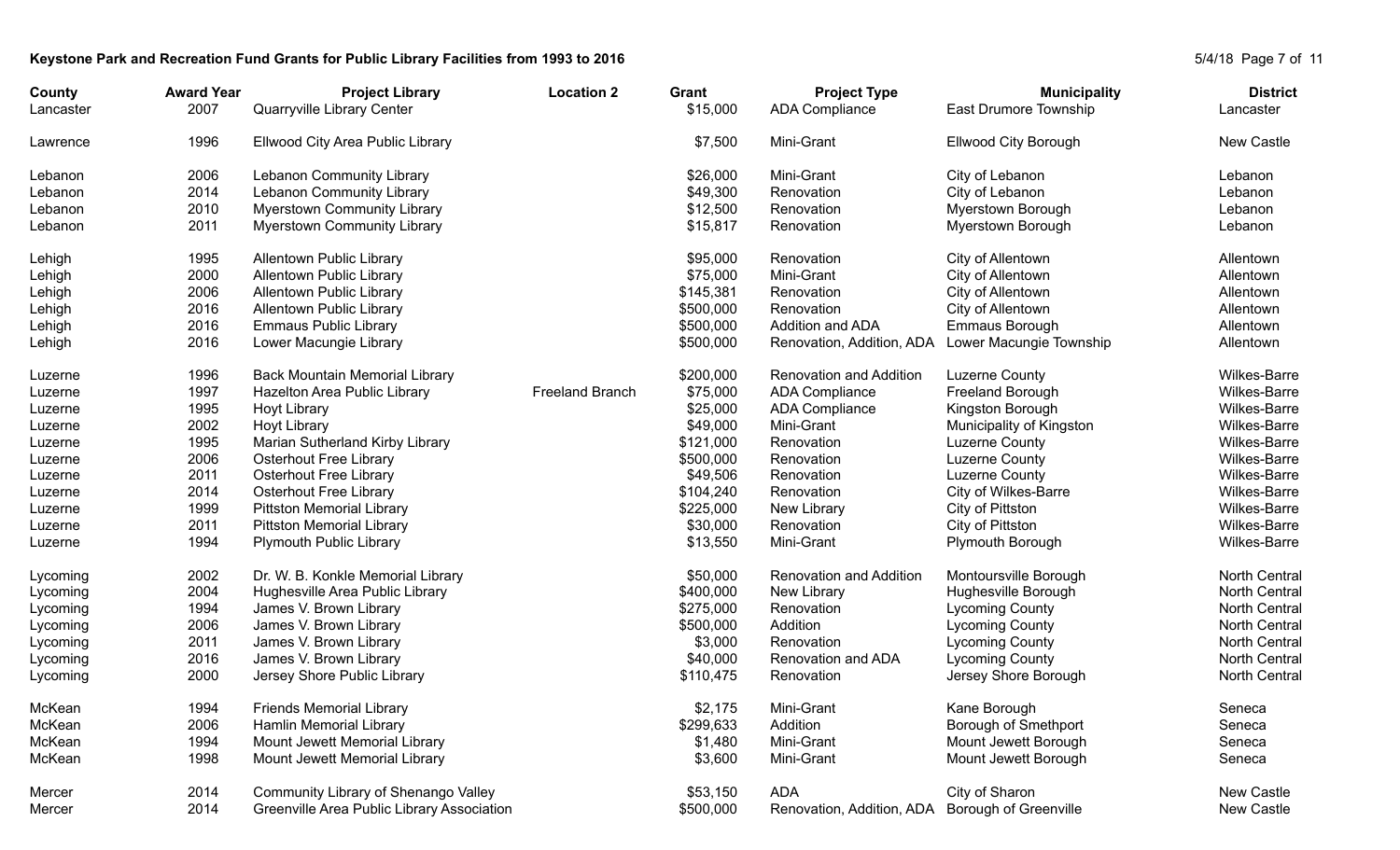## Keystone Park and Recreation Fund Grants for Public Library Facilities from 1993 to 2016

|  | 5/4/18 Page 8 of 11 |  |  |  |
|--|---------------------|--|--|--|
|--|---------------------|--|--|--|

| County<br>Mercer<br>Mercer<br>Mercer<br>Mercer<br>Mercer<br>Mercer<br>Mercer | <b>Award Year</b><br>2009<br>2008<br>1994<br>1997<br>1999<br>2010<br>2014 | <b>Project Library</b><br><b>Grove City Community Library</b><br>Mercer Area Library<br><b>Stey Nevant Public Library</b><br><b>Stey Nevant Public Library</b><br><b>Stey Nevant Public Library</b><br>Stey-Nevant Public Library<br>Stey-Nevant Public Library | <b>Location 2</b> | Grant<br>\$426,074<br>\$456,760<br>\$7,000<br>\$38,000<br>\$8,000<br>\$12,500<br>\$27,656 | <b>Project Type</b><br>Renovate and Addition<br>Renovate and Addition<br><b>ADA Compliance</b><br>Mini-Grant<br>Mini-Grant<br>Renovation<br>Renovation | <b>Municipality</b><br>Grove City Borough<br>Mercer Borough<br>City of Farrell<br>City of Farrell<br>City of Farrell<br>City of Farrell<br>City of Farrell | <b>District</b><br><b>New Castle</b><br>New Castle<br>New Castle<br>New Castle<br>New Castle<br>New Castle<br>New Castle |
|------------------------------------------------------------------------------|---------------------------------------------------------------------------|-----------------------------------------------------------------------------------------------------------------------------------------------------------------------------------------------------------------------------------------------------------------|-------------------|-------------------------------------------------------------------------------------------|--------------------------------------------------------------------------------------------------------------------------------------------------------|------------------------------------------------------------------------------------------------------------------------------------------------------------|--------------------------------------------------------------------------------------------------------------------------|
| Mifflin                                                                      |                                                                           |                                                                                                                                                                                                                                                                 |                   |                                                                                           |                                                                                                                                                        |                                                                                                                                                            |                                                                                                                          |
| Monroe                                                                       | 1994                                                                      | <b>Barrett Friendly Library</b>                                                                                                                                                                                                                                 |                   | \$10,165                                                                                  | Mini-Grant                                                                                                                                             | <b>Barrett Township</b>                                                                                                                                    | Easton                                                                                                                   |
| Monroe                                                                       | 2011                                                                      | Eastern Monroe Public Library                                                                                                                                                                                                                                   |                   | \$50,000                                                                                  | Renovation                                                                                                                                             | Stroud Township                                                                                                                                            | Easton                                                                                                                   |
| Monroe                                                                       | 1998                                                                      | <b>Western Pocono Community Library</b>                                                                                                                                                                                                                         |                   | \$300,000                                                                                 | New Library                                                                                                                                            | <b>Chestnuthill Township</b>                                                                                                                               | Easton                                                                                                                   |
| Montgomery                                                                   | 2016                                                                      | <b>Belmont Hills Library</b>                                                                                                                                                                                                                                    |                   | \$500,000                                                                                 | Renovation and ADA                                                                                                                                     | Lower Merion Township                                                                                                                                      | Montgomery                                                                                                               |
| Montgomery                                                                   | 2006                                                                      | Cheltenham Township Library System                                                                                                                                                                                                                              |                   | \$45,000                                                                                  | Mini-Grant                                                                                                                                             | Cheltenham Township                                                                                                                                        | Montgomery                                                                                                               |
| Montgomery                                                                   | 2010                                                                      | Cheltenham Township Library System                                                                                                                                                                                                                              |                   | \$12,500                                                                                  | Renovation                                                                                                                                             | Township of Cheltenham                                                                                                                                     | Montgomery                                                                                                               |
| Montgomery                                                                   | 1999                                                                      | <b>Elkins Park Free Library</b>                                                                                                                                                                                                                                 |                   | \$100,000                                                                                 | Mini-Grant                                                                                                                                             | Cheltenham Township                                                                                                                                        | Montgomery                                                                                                               |
| Montgomery                                                                   | 2004                                                                      | <b>Elkins Park Free Library</b>                                                                                                                                                                                                                                 |                   | \$21,000                                                                                  | <b>ADA Compliance</b>                                                                                                                                  | Cheltenham Township                                                                                                                                        | Montgomery                                                                                                               |
| Montgomery                                                                   | 1999                                                                      | Free Library of Springfield Township                                                                                                                                                                                                                            |                   | \$12,000                                                                                  | <b>ADA Compliance</b>                                                                                                                                  | Springfield Township                                                                                                                                       | Montgomery                                                                                                               |
| Montgomery                                                                   | 2014                                                                      | Gladwyne Free Library                                                                                                                                                                                                                                           | Lower Merion Lit  | \$500,000                                                                                 | Renovation and ADA                                                                                                                                     | Lower Merion Township                                                                                                                                      | Montgomery                                                                                                               |
| Montgomery                                                                   | 2001                                                                      | <b>Glenside Free Library</b>                                                                                                                                                                                                                                    | Cheltenham Twp    | \$84,000                                                                                  | Mini-Grant                                                                                                                                             | Cheltenham Township                                                                                                                                        | Montgomery                                                                                                               |
| Montgomery                                                                   | 2007                                                                      | <b>Glenside Free Library</b>                                                                                                                                                                                                                                    |                   | \$60,000                                                                                  | Renovation                                                                                                                                             | Cheltenham Township                                                                                                                                        | Montgomery                                                                                                               |
| Montgomery                                                                   | 2002                                                                      | Horsham Township Library                                                                                                                                                                                                                                        |                   | \$350,000                                                                                 | New Library                                                                                                                                            | Horsham Township                                                                                                                                           | Montgomery                                                                                                               |
| Montgomery                                                                   | 2010                                                                      | Huntingdon Valley Library                                                                                                                                                                                                                                       |                   | \$12,500                                                                                  | <b>ADA</b>                                                                                                                                             | Lower Moreland Township                                                                                                                                    | Montgomery                                                                                                               |
| Montgomery                                                                   | 1998                                                                      | JenkintownLibrary                                                                                                                                                                                                                                               |                   | \$1,500                                                                                   | Mini-Grant                                                                                                                                             | Jenkintown Borough                                                                                                                                         | Montgomery                                                                                                               |
| Montgomery                                                                   | 2009                                                                      | Jenkintown Library                                                                                                                                                                                                                                              |                   | \$15,000                                                                                  | Renovation (Exterior)                                                                                                                                  | Jenkintown Borough                                                                                                                                         | Montgomery                                                                                                               |
| Montgomery                                                                   | 2011                                                                      | Jenkintown Library                                                                                                                                                                                                                                              |                   | \$10,000                                                                                  | Renovation                                                                                                                                             | Jenkintown Borough                                                                                                                                         | Montgomery                                                                                                               |
| Montgomery                                                                   | 1995                                                                      | Lower Providence Public Library                                                                                                                                                                                                                                 |                   | \$200,000                                                                                 | New Library                                                                                                                                            | Lower Providence Township                                                                                                                                  | Montgomery                                                                                                               |
| Montgomery                                                                   | 1995                                                                      | Montgomery County-Norristown Public Libral Conshohocken E                                                                                                                                                                                                       |                   | \$225,000                                                                                 | Addition                                                                                                                                               | Conshohocken Borough                                                                                                                                       | Montgomery                                                                                                               |
| Montgomery                                                                   | 2004                                                                      | Narberth Community Library                                                                                                                                                                                                                                      |                   | \$164,307                                                                                 | New Library                                                                                                                                            | Borough of Narberth                                                                                                                                        | Montgomery                                                                                                               |
| Montgomery                                                                   | 2010                                                                      | North Wales Area Library                                                                                                                                                                                                                                        |                   | \$12,500                                                                                  | Renovation                                                                                                                                             | North Wales Borough                                                                                                                                        | Montgomery                                                                                                               |
| Montgomery                                                                   | 2014                                                                      | Pottstown Regional Public Library                                                                                                                                                                                                                               |                   | \$300,000                                                                                 | Renovation and ADA                                                                                                                                     | Borough of Pottstown                                                                                                                                       | Montgomery                                                                                                               |
| Montgomery                                                                   | 1998                                                                      | Union Library Company of Hatborough                                                                                                                                                                                                                             |                   | \$50,000                                                                                  | Addition                                                                                                                                               | Hatboro Borough                                                                                                                                            | Montgomery                                                                                                               |
| Montgomery                                                                   | 2009                                                                      | Union Library Company of Hatborough                                                                                                                                                                                                                             |                   | \$29,395                                                                                  | Renovation (Preservation)                                                                                                                              | Hatboro Borough                                                                                                                                            | Montgomery                                                                                                               |
| Montgomery                                                                   | 2009                                                                      | Upper Moreland Free Public Library                                                                                                                                                                                                                              |                   | \$86,250                                                                                  | Renovation and ADA                                                                                                                                     | <b>Upper Moreland Township</b>                                                                                                                             | Montgomery                                                                                                               |
| Montour                                                                      | 2009                                                                      | Thomas Beaver Free Library                                                                                                                                                                                                                                      |                   | \$44,020                                                                                  | Renovation                                                                                                                                             | <b>Montour County</b>                                                                                                                                      | <b>North Central</b>                                                                                                     |
| Northampton                                                                  | 2009                                                                      | Bethlehem Area Public Library                                                                                                                                                                                                                                   |                   | \$575,000                                                                                 | Renovation                                                                                                                                             | <b>Bethlehem City</b>                                                                                                                                      | Bethlehem                                                                                                                |
| Northampton                                                                  | 2014                                                                      | Bethlehem Area Public Library                                                                                                                                                                                                                                   |                   | \$500,000                                                                                 | Renovation and ADA                                                                                                                                     | City of Bethlehem                                                                                                                                          | <b>Bethlehem</b>                                                                                                         |
| Northampton                                                                  | 2006                                                                      | Hellertown Area Library                                                                                                                                                                                                                                         |                   | \$75,000                                                                                  | <b>ADA Compliance</b>                                                                                                                                  | Borough of Hellertown                                                                                                                                      | Bethlehem                                                                                                                |
| Northampton                                                                  | 2014                                                                      | Hellertown Area Library                                                                                                                                                                                                                                         |                   | \$117,000                                                                                 | Renovation                                                                                                                                             | Lower Saucon Township                                                                                                                                      | <b>Bethlehem</b>                                                                                                         |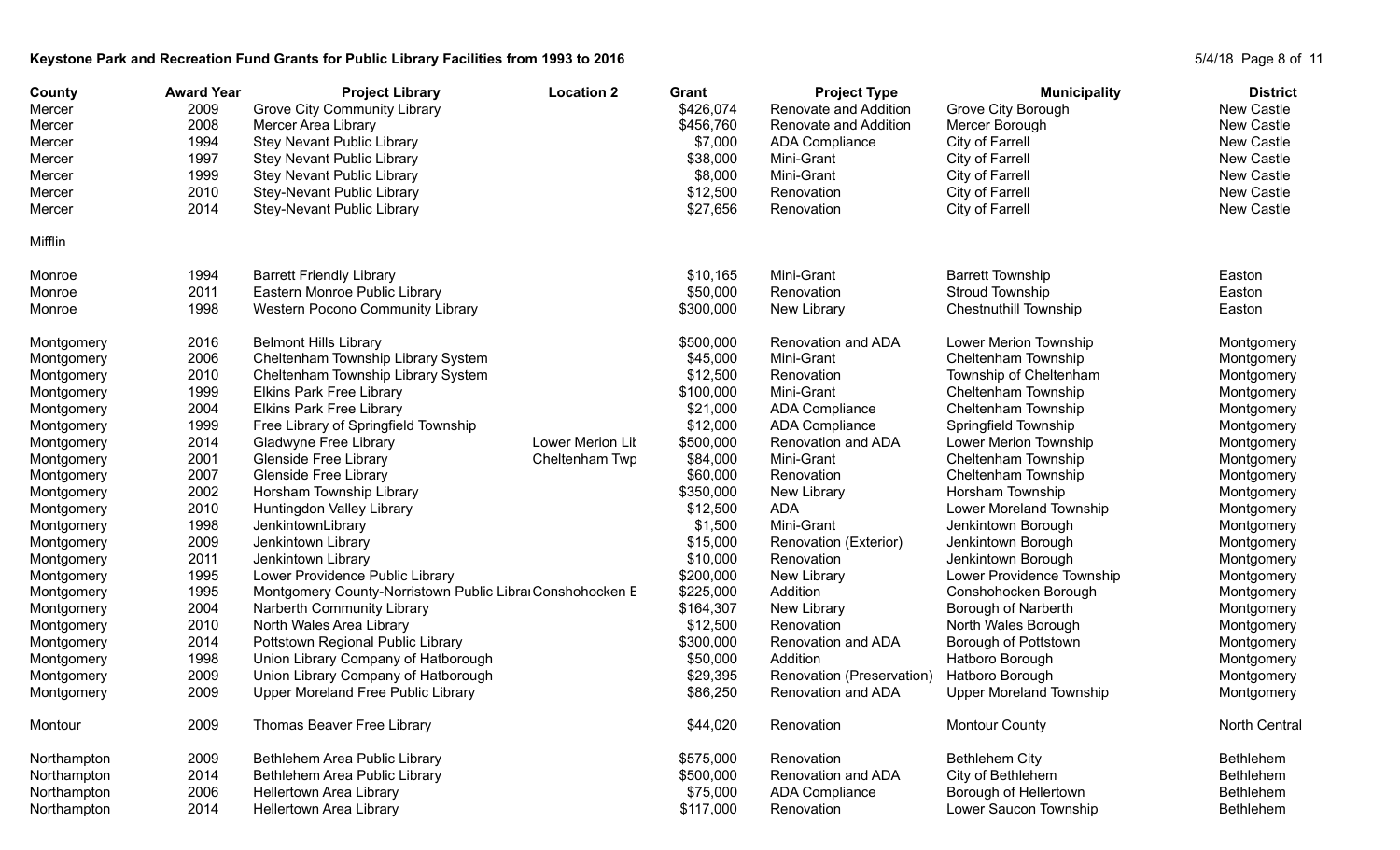## Keystone Park and Recreation Fund Grants for Public Library Facilities from 1993 to 2016<br>
S/4/18 Page 9 of 11

| County<br>Northampton | <b>Award Year</b><br>2016 | <b>Project Library</b><br>Hellertown Area Library | <b>Location 2</b> | Grant<br>\$12,313 | <b>Project Type</b><br>Renovation | <b>Municipality</b><br><b>Hellertown Borough</b> | <b>District</b><br><b>Bethlehem</b> |
|-----------------------|---------------------------|---------------------------------------------------|-------------------|-------------------|-----------------------------------|--------------------------------------------------|-------------------------------------|
| Northampton           | 1996                      | Memorial Library of Nazareth and Vicinity         |                   | \$350,000         | Addition                          | Nazareth Borough                                 | <b>Bethlehem</b>                    |
| Northampton           | 2011                      | Memorial Library of Nazareth and Vicinity         |                   | \$10,000          | Renovation                        | Nazareth Borough                                 | <b>Bethlehem</b>                    |
| Northumberland        | 1997                      | <b>Milton Public Library</b>                      |                   | \$10,000          | Mini-Grant                        | Milton Borough                                   | <b>North Central</b>                |
| Northumberland        | 2009                      | <b>Milton Public Library</b>                      |                   | \$575,000         | New Library and ADA               | Milton Borough                                   | <b>North Central</b>                |
| Northumberland        | 1996                      | Shamokin and Coal Township Public Library         |                   | \$5,000           | Mini-Grant                        | City of Shamokin                                 | Pottsville                          |
| Northumberland        | 2001                      | Shamokin and Coal Township Public Library         |                   | \$3,562           | <b>ADA Compliance</b>             | City of Shamokin                                 | Pottsville                          |
| Northumberland        | 2004                      | Shamokin and Coal Township Public Library         |                   | \$2,950           | Mini-Grant                        | City of Shamokin                                 | Pottsville                          |
| Northumberland        | 2006                      | Shamokin and Coal Township Public Library         |                   | \$3,250           | Mini-Grant                        | City of Shamokin                                 | Pottsville                          |
| Perry                 | 1997                      | Marysville-Rye Library                            |                   | \$1,452           | <b>ADA Compliance</b>             | Rye Township                                     | Capital Area                        |
| Perry                 | 2010                      | Marysville-Rye Library                            |                   | \$975             | Renovation                        | Marysville Borough                               | Capital Area                        |
| Philadelphia          | 1995                      | Free Library of Philadelphia                      |                   | \$100,000         | <b>ADA Compliance</b>             | City of Philadelphia                             | Philadelphia                        |
| Philadelphia          | 1997                      | Free Library of Philadelphia                      | Northeast Region  | \$87,500          | <b>ADA Compliance</b>             | City of Philadelphia                             | Philadelphia                        |
| Philadelphia          | 1998                      | Free Library of Philadelphia                      | Andorra Branch    | \$99,000          | <b>ADA Compliance</b>             | City of Philadelphia                             | Philadelphia                        |
| Philadelphia          | 2000                      | Free Library of Philadelphia                      | Haddington Bran   | \$131,715         | <b>ADA Compliance</b>             | City of Philadelphia                             | Philadelphia                        |
| Philadelphia          | 2007                      | Free Library of Philadelphia                      |                   | \$500,000         | Renovation                        | City of Philadelphia                             | Philadelphia                        |
| Philadelphia          | 2014                      | Free Library of Philadelphia                      | Logan Library &   | \$500,000         | Renovation, Addition, ADA         | City of Philadelphia                             | Philadelphia                        |
| Pike                  | 2012                      | Pike County Public Library                        |                   | \$203,215         | Renovation and ADA                | <b>Pike County Commissioners</b>                 | Northeast                           |
| Potter                |                           |                                                   |                   |                   |                                   |                                                  |                                     |
| Schuylkill            | 1995                      | Frackville Free Public Library                    |                   | \$10,337          | <b>ADA Compliance</b>             | Frackville Borough                               | Pottsville                          |
| Schuylkill            | 2007                      | Mahanoy City Public Library                       |                   | \$192,487         | Renovation and ADA                | Mahanoy City Borough                             | Pottsville                          |
| Schuylkill            | 1999                      | Port Carbon Public Library                        |                   | \$3,000           | Mini-Grant                        | Port Carbon Borough                              | Pottsville                          |
| Schuylkill            | 1997                      | Pottsville Free Public Library                    |                   | \$400,000         | <b>Renovation and Addition</b>    | City of Pottsville                               | Pottsville                          |
| Schuylkill            | 1998                      | Schuylkill Haven Free Public Library              |                   | \$35,000          | <b>ADA Compliance</b>             | Schuylkill Haven Borough                         | Pottsville                          |
| Schuylkill            | 2004                      | Schuylkill Haven Free Public Library              |                   | \$17,500          | Mini-Grant                        | Schuylkill Haven Borough                         | Pottsville                          |
| Snyder                |                           |                                                   |                   |                   |                                   |                                                  |                                     |
| Somerset              | 1994                      | Mary S. Biesecker Library                         |                   | \$35,000          | <b>ADA Compliance</b>             | Somerset Borough                                 | Johnstown                           |
| Somerset              | 2007                      | Mary S. Biesecker Library                         |                   | \$8,875           | Renovation                        | Somerset Borough                                 | Johnstown                           |
| Somerset              | 1994                      | <b>Somerset County Library</b>                    |                   | \$1,070           | Mini-Grant                        | <b>Somerset County</b>                           | Johnstown                           |
| Somerset              | 1998                      | <b>Windber Public Library</b>                     |                   | \$150,000         | New Library                       | Windber Borough                                  | Johnstown                           |
| Sullivan              | 1996                      | <b>Sullivan County Library</b>                    |                   | \$12,250          | Mini-Grant                        | <b>Sullivan County</b>                           | <b>North Central</b>                |
| Susquehanna           | 1997                      | Susquehanna Co Hist Soc and Free Lib              |                   | \$20,000          | Mini-Grant                        | Susquehanna County                               | Northeast                           |
| Susquehanna           | 2000                      | Susquehanna Co Hist Soc and Free Lib              | Hallstead-Great   | \$12,225          | Addition                          | Hallstead Borough                                | Northeast                           |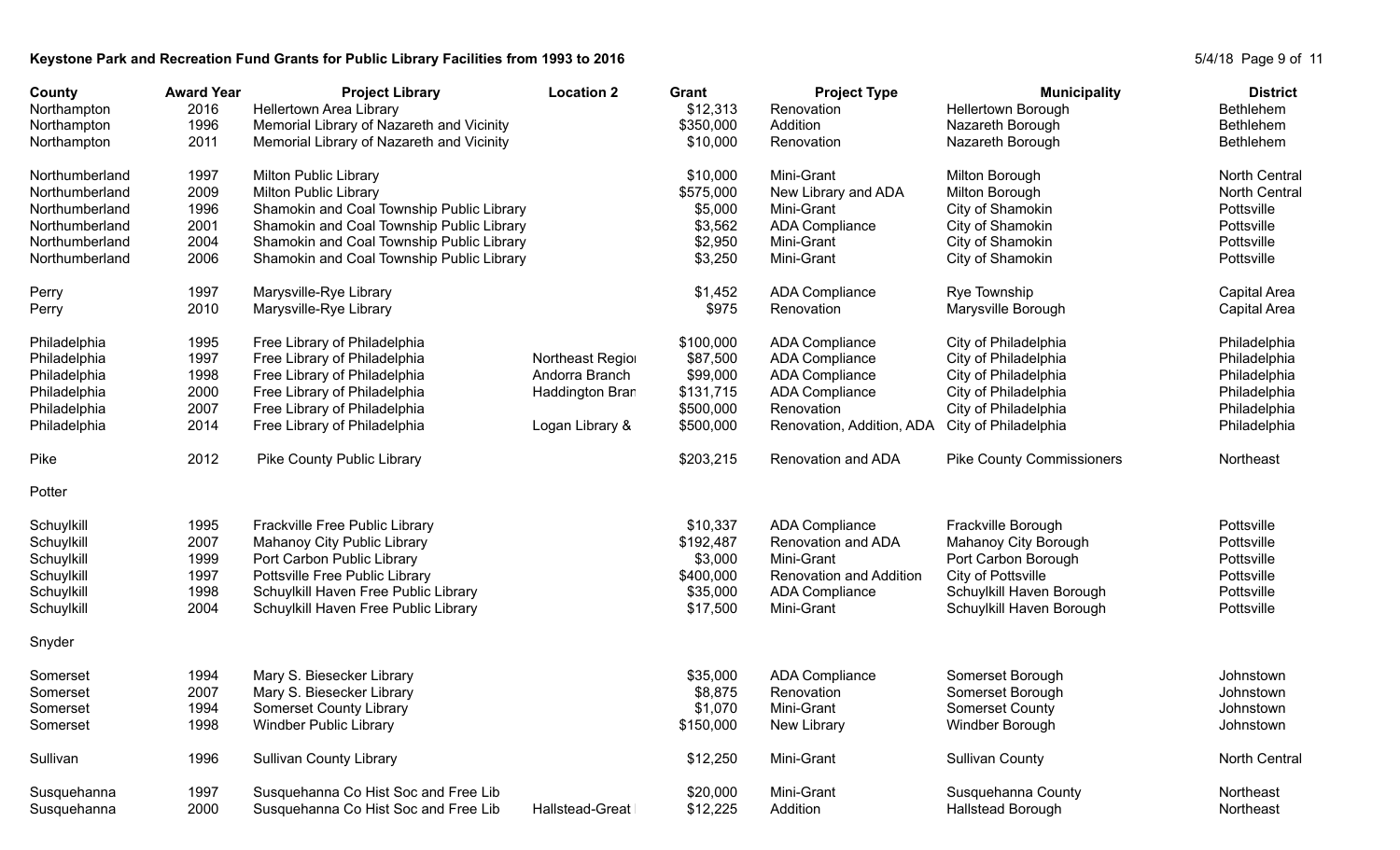## Keystone Park and Recreation Fund Grants for Public Library Facilities from 1993 to 2016<br>
S/4/18 Page 10 of 11

| County       | <b>Award Year</b> | <b>Project Library</b><br><b>Location 2</b>         | Grant     | <b>Project Type</b>            | <b>Municipality</b>         | <b>District</b>      |
|--------------|-------------------|-----------------------------------------------------|-----------|--------------------------------|-----------------------------|----------------------|
| Tioga        | 1996              | <b>Blossburg Memorial Library</b>                   | \$8,646   | <b>ADA Compliance</b>          | Borough of Blossburg        | <b>North Central</b> |
| Tioga        | 2004              | <b>Blossburg Memorial Library</b>                   | \$7,500   | Mini-Grant                     | Borough of Blossburg        | North Central        |
| Tioga        | 2010              | <b>Blossburg Memorial Library</b>                   | \$4,195   | Renovation                     | Borough of Blossburg        | North Central        |
| Tioga        | 1997              | Mansfield Free Public Library                       | \$3,911   | Mini-Grant                     | Mansfield Borough           | North Central        |
| Tioga        | 2006              | Mansfield Free Public Library                       | \$50,000  | Mini-Grant                     | <b>Borough of Mansfield</b> | <b>North Central</b> |
| Tioga        | 2002              | <b>Westfield Public Library</b>                     | \$6,250   | Mini-Grant                     | Westfield Borough           | North Central        |
| Union        | 2014              | Herr Memorial Library                               | \$250,000 | <b>Renovation and Addition</b> | <b>Union County</b>         | <b>North Central</b> |
| Venango      | 1998              | Oil City Library                                    | \$1,868   | Mini-Grant                     | Oil City                    | Oil Creek            |
| Venango      | 2009              | Oil City Library                                    | \$57,500  | <b>ADA</b>                     | Oil City                    | Oil Creek            |
| Warren       | 2014              | Warren Library Association                          | \$94,166  | Renovation                     | <b>Warren County</b>        | Seneca               |
| Washington   | 2008              | <b>Chartiers-Houston Community Library</b>          | \$19,955  | Renovation and ADA             | <b>Chartiers Township</b>   | Washington           |
| Washington   | 2010              | <b>Burgettstown Community Library</b>               | \$12,500  | Renovation                     | <b>Burgettstown Borough</b> | Washington           |
| Washington   | 2002              | <b>Burgettstown Community Library</b>               | \$300,000 | Renovation and Addition        | <b>Burgettstown Borough</b> | Washington           |
| Washington   | 1994              | California Public Library                           | \$3,000   | <b>ADA Compliance</b>          | California Borough          | Washington           |
| Washington   | 1999              | California Public Library<br><b>Washington Cou</b>  | \$2,500   | Mini-Grant                     | California Borough          | Washington           |
| Washington   | 1995              | <b>Chartiers-Houston Community Library</b>          | \$6,000   | Mini-Grant                     | <b>Chartiers Township</b>   | Washington           |
| Washington   | 2002              | Citizens Library                                    | \$147,000 | <b>ADA Compliance</b>          | City of Washington          | Washington           |
| Washington   | 2012              | <b>Citizens Library</b>                             | \$500,000 | Renovation                     | City of Washington          | Washington           |
| Washington   | 1995              | Donora Public Library                               | \$145,000 | New Library                    | Donora Borough              | Washington           |
| Washington   | 1995              | John K. Tener Library                               | \$43,900  | Mini-Grant                     | Charleroi Borough           | Washington           |
| Washington   | 1995              | McDonald Free Library [now Heritage Public Library] | \$171,151 | New Library                    | McDonald Borough            | Washington           |
| Washington   | 2010              | Monongahela Area Library                            | \$12,500  | Renovation                     | City of Monongahela         | Washington           |
| Washington   | 1997              | Peters Township Public Library                      | \$350,000 | New Library                    | Peters Township             | Washington           |
| Washington   | 2006              | Peters Township Public Library                      | \$500,000 | Addition                       | Peters Township             | Washington           |
| Wayne        | 2012              | Wayne County Public Library                         | \$86,761  | Renovation                     | Honesdale Borough           | Northeast            |
| Westmoreland | 2004              | <b>Adams Memorial Library</b>                       | \$10,000  | Mini-Grant                     | City of Latrobe             | Westmoreland         |
| Westmoreland | 2014              | <b>Adams Memorial Library</b>                       | \$37,350  | Renovation                     | City of Latrobe             | Westmoreland         |
| Westmoreland | 1995              | Greensburg-Hempfield Area Library                   | \$270,000 | Renovation                     | City of Greensburg          | Westmoreland         |
| Westmoreland | 2012              | Greensburg Hempfield Area Library                   | \$65,950  | Renovation and ADA             | Borough of Youngwood        | Westmoreland         |
| Westmoreland | 2002              | Monessen Public Library                             | \$12,700  | Mini-Grant                     | City of Monessen            | Westmoreland         |
| Westmoreland | 2011              | Murrysville Community Library                       | \$50,000  | Renovation and Addition        | Municipality of Murrysville | Westmoreland         |
| Westmoreland | 1998              | Penn Area Library                                   | \$200,000 | <b>Renovation and Addition</b> | Penn Township               | Westmoreland         |
| Westmoreland | 1994              | Peoples Library                                     | \$12,000  | Mini-Grant                     | City of New Kensington      | Westmoreland         |
| Westmoreland | 2006              | Scottdale Public Library                            | \$500,000 | New Library                    | Scottdale Borough           | Westmoreland         |